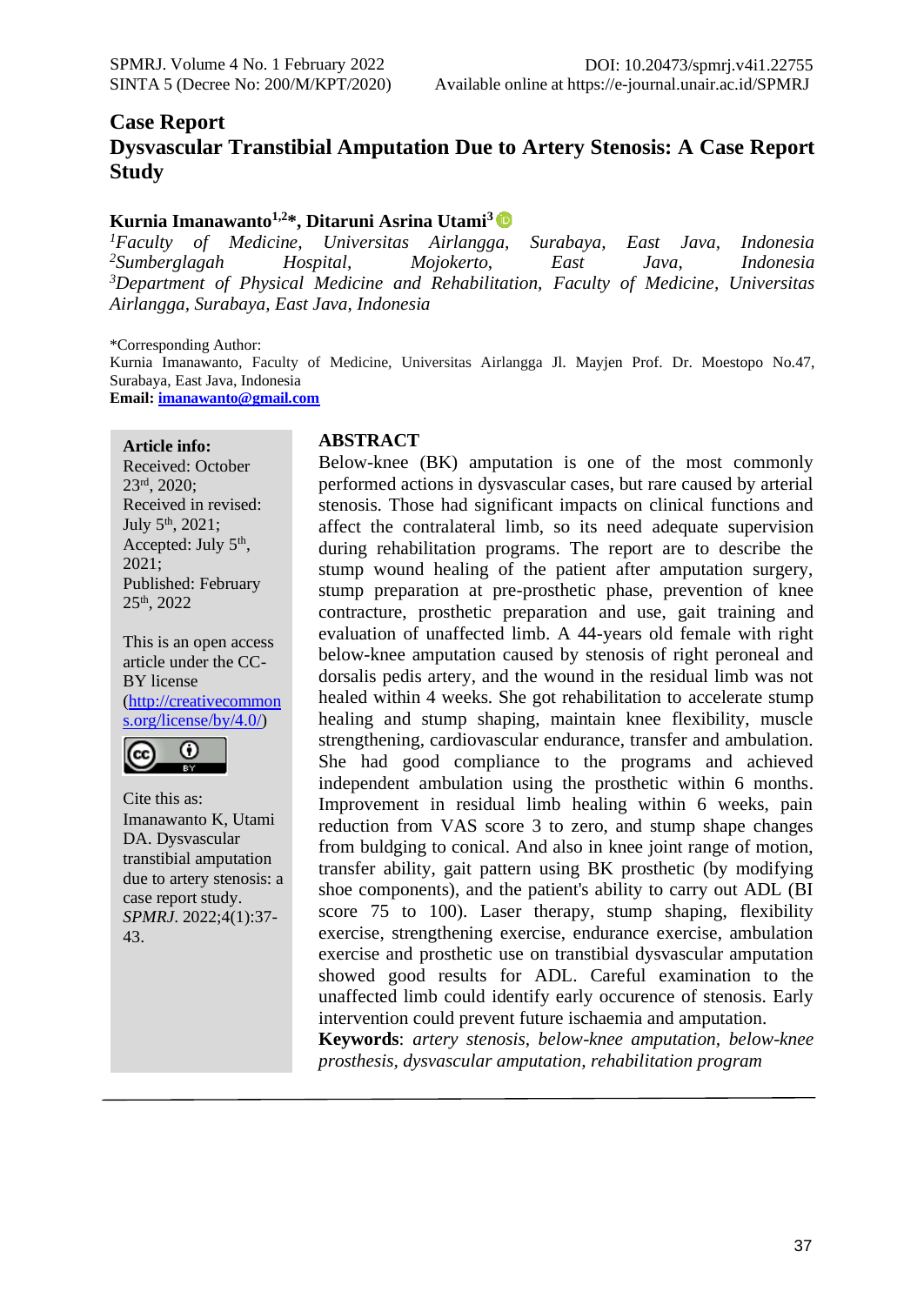### **Introduction**

The prevalence of limb amputation was approximately 1.6 million people in 2005 and estimated to be doubled in  $2050<sup>1</sup>$ It was found that 75-93% of lower limb amputation occurred due to vascular disease.<sup>2</sup>

Lower limb amputation level varies depending on the etiology, with the most common are the thumb amputation, transtibial amputation and transfemoral amputation.<sup>3</sup> In determining the level of amputation, the biological level and the accepted level of rehabilitation need to be considered because the result of amputation would affect body image, selfcare activities, mobility, psychosocial and vocational attributes of an amputee.<sup>4</sup>

In below-knee amputation, it is very important to maintain the presence of the knee joint so that rehabilitation can be carried out to a normal walking pattern as before the  $\text{ilness}^1$  Of course, determination of the level of tissue viability, prosthetic selection, gait dynamics, cosmetics and motion biomechanics are considered before the amputation procedure operative management.<sup>5</sup>

In cases of lower limb artery stenosis, the location of the blockage will affect about how much tissue viability left.<sup>5</sup> In this case report, the authors aim to describe the clinical condition of a patient with dysvascular amputation after amputation surgery, during pre-prosthetic phase, and during the rehabilitation programs.

# **Material and Methods**

## *Case report*

Mrs. M, 44 years old, was referred from Orthopedic Surgery to the Physical Medicine and Rehabilitation outpatient clinic of Dr. Soetomo General Academic Hospital Surabaya on  $13<sup>th</sup>$  of April 2018 with post right below-knee amputation diagnosis. The patient complained that her right amputated leg had not healed, the wound had not closed especially in the area of stitches, the blood was still apparent in the bandage, and dull pain

sensation was felt (Wong-Baker FACES score/WBFS was 2-3) for short durations, but there was no tingling sensation nor numbness. Patient underwent amputation of the right leg on 7 th of March 2018 when she found that there was a small bulous form wound in the right foot skin. Patient sought out help from Mojokerto General Hospital for wound care, but the wound got wider. A week later, the toes (finger number 2,3,4,5) became blueish, the foot to the ankle joint area became reddish, there were swelling and excrucitating pain (WBFS 8-10). Patient went to hospital again and was told that there was a clog in the blood vessel of the lower leg. The patient then was referred to Surabaya and underwent amputation surgery.

The patient underwent partial amputation of the right big toe approximately 4 years before (in 2014), it started with a nail infection that lead to dark skin appearance. After amputation of the big toe, the wound healed completely and the patient returned to do her daily activities. There was no history of diabetes, hypertension, dyslipidemia, but she was a passive smoker.

The patient's hope was to have a prosthetic leg in order to be able to walk as soon as possible, so that she could help her husband in daily life activities and take care for her two children. The patient worked as a housewife and a seller. Throughout the day the patient took care for her husband's and children's needs, such as preparing meals and tending a grocery store at the front of her house. In the community, the patient regularly joined religion and other social activities.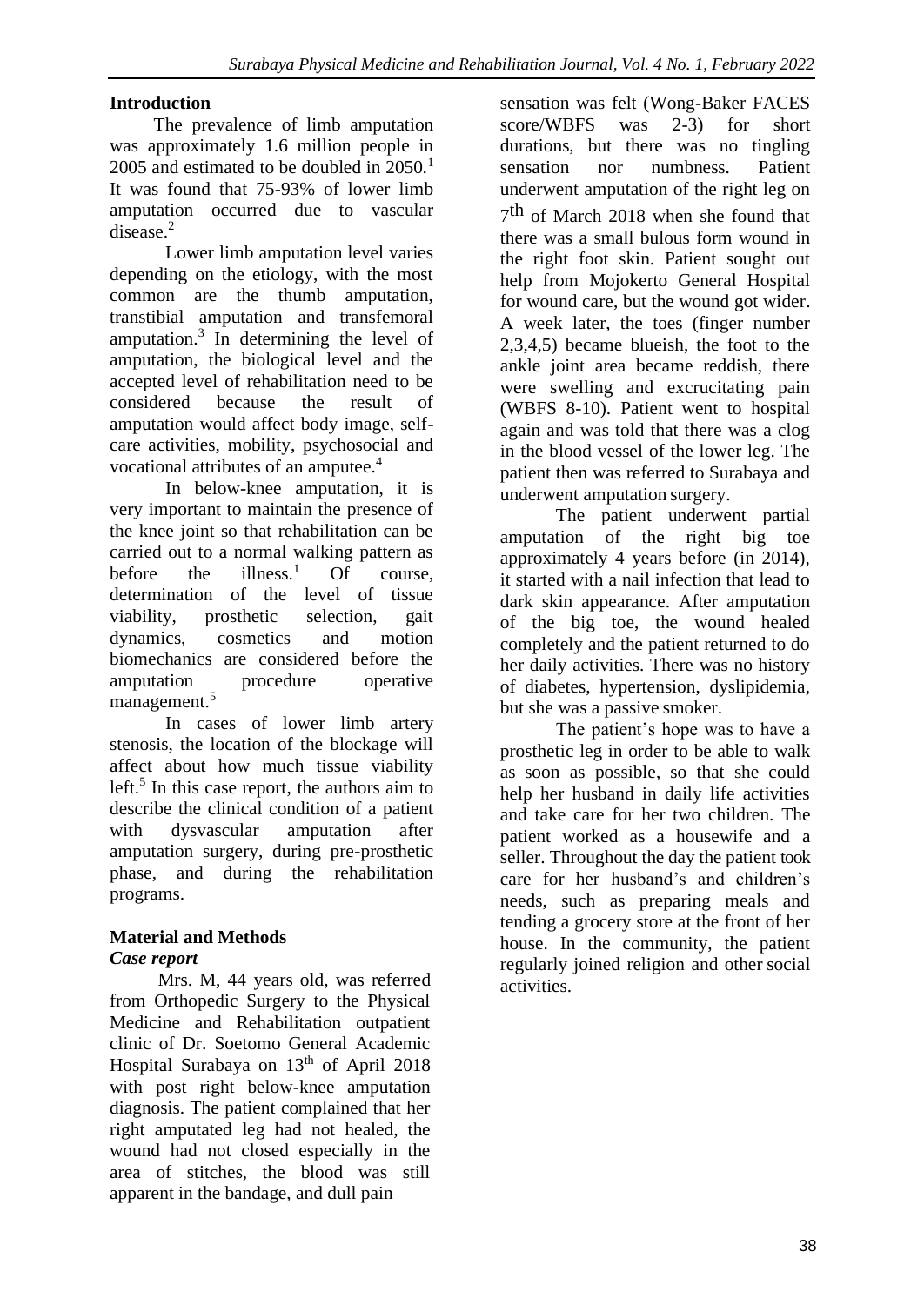

**Figure 1**. **Open wound at residual limb**



**Figure 2**. **Healed wound (6 weeks later)**

# *Physical examination*

The physical examination found that below-knee amputation had bulging stump shape, redness around the wound, open wound along surgical suture with blood seepage (**Fig.1**). During palpation examination, there was warmth and pain around the wound area, no neuroma, phantom pain, phantom sensation, and no telescoping sensation. Stump length was 16cm/31cm= 51%, stump diameter was 28cm (left calf diameter 27cm). There was no muscle atrophy. The proximal pulsation were palpated at the right popliteal artery. The soft tissue coverage was myodesis. Ankle brachial index was 0,9 (left calf), Barthel Index (BI) score was 75. The count test and chest expansion were decreased.

The Physical Medicine and Rehabilitation treatment goals for this patient were to reduce the pain sensation, promote wound healing, reduce edema in the stump area, facilitate function of ambulation, prevent the risk of vascular dysfunction of the left leg, prepare for below-knee prosthetic usage, and improve quality of life (mobilization, psychology, social activity).

In order to stimulate soft tissue

healing; reduce pain and inflammation, the patient was prescribed LASER therapy with scanning method. Prescription of the therapeutic exercise were ROM exercise and strengthening exercise for the lower limbs, breathing exercise, endurance exercise, transfer exercise, gait training using axillary crutches, wound care and shaping of the stump using elastic bandage.

## **Results**

After six weeks of physical rehabilitation, the pain sensation in the stump was reduced to WBFS 1-2, the count test and chest expansion measurements were increased. Local status of amputated leg: cylindrical stump, no redness, surgical wound healed, no blood seepage (Fig.2). Stump length 14cm/30cm= 46,7%, diameter 27cm same as left leg. She was able to jump with one leg and to ambulate using crutches. BI score was 90.

We prescribe below-knee prosthesis with specifications as follows: SACH foot, endoskeletal shank, patellar tendon bearing socket and supracondylar suspension. The patient underwent fitting, and gait training using the prosthesis. We educated the patient to evaluate the skin condition around the stump area and evaluate any occurrence of pain or laceration.



#### **Figure 3**. **Prosthetic fitting and gait training**

A week after the prosthesis fitting, the patient came back with a complaint of skin blister developed in the scar wound about 1 cm in diameter, without any pain.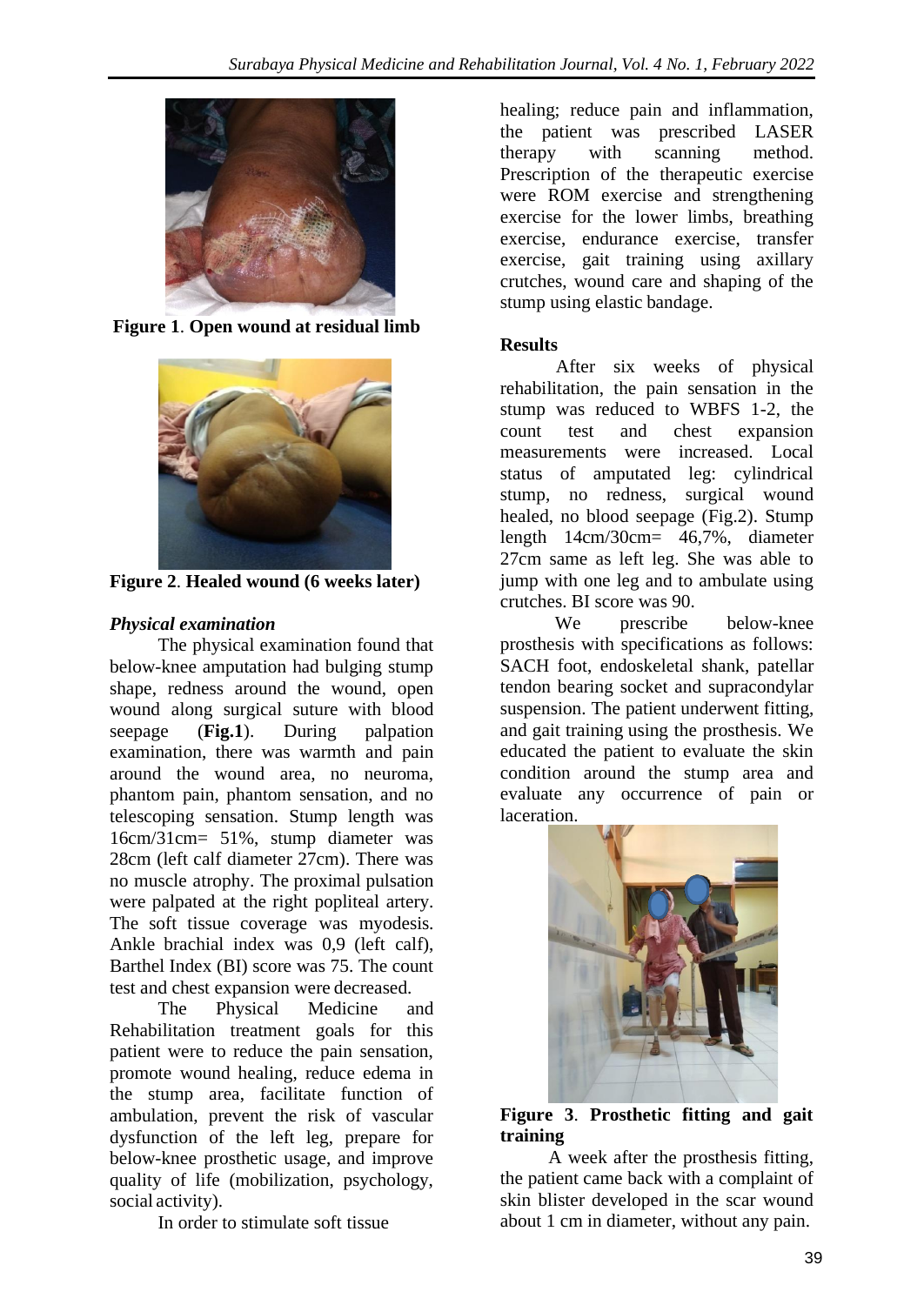We treated the wounded area with LASER therapy for 2 weeks and the blister diminished. The prosthesis was revised and refitted to ensure that there was no pressure from the socket's inner surface to the skin of the stump.

Two weeks after refitting, there was no skin blister or any skin laceration, but she complained an itchy sensation when using prosthetic for 4 hours and more. She also had more confidence when going up and down the stairs. The BI score was 100. She also complained about fatigue when walking using the prosthesis for a rather far distance.

Then, we evaluated the patient's gait while using prothesis in our Gait Analysis Laboratory. The result showed that the ground reaction force in the prosthetic limb was forwarded too quickly during the stance phase. Then, we recommended her to add a thin pad (height 0,5cm) in the sole of the shoe which the patient used. The pad position was between the forefoot and midfoot. After another gait analysis, the patient informed that the heavy feeling when using the prosthesis and the fatigue in the right lower limb was diminished. The 6MWT showed a VO2 max result of 13,5.



**Figure 4**. **Gait Lab analysis using prosthetic**

Seven months later, the patient visited our hospital and complained that the socket felt loose since about 3 months before, but the patient was still able to walk with the BK prosthesis. At this time, to reduce the feeling of loose legs, the patient added thickness of the socks in the stump, so that the attachment felt stronger.

She could walk more than 300 meters, take part in village activities, and did household activities properly. She could also ascend and descend the stairs without worrying about falling.

From physical examination, the diameter of the stump was 2 cm smaller compared to the left leg, the right thigh diameter was 3 cm smaller than the left thigh. The form of the stump became conical, no redness, thickening of the skin in the lateral patella (pressure point). The inner diameter of the socket was 1,5 cm larger than the outer diameter of the stump. We recommended her to revise her prosthesis, especially for the socket. However, the patient chose to do intensive strengthening exercise to increase stump volume before doing revision of the socket.

Patient also felt tingling sensation and numbness on her unaffected leg when walking, the complaints subsided with a five minutes break. Physical examination showed superficial varicose in the left leg, no redness, no cyanosis, no edema, no pain, sensory sensation within normal limits. The peripheral saturation of the upper and lower extremity were: fingers  $O<sub>2</sub>$  saturation 97%, toes  $O<sub>2</sub>$  saturation 90-93%.

We sent her for consultation and treatment by cardiologist and cardiovascular surgeon. The evaluation of doppler USG of the left leg showed a decrease of velocity in the popliteal artery. CT angiography showed stenosis of posterior tibial artery, popliteal artery and anterior tibial artery. She was given oral antihypertension and antiplatelets medication.

## **Discussion**

The impairment problems in the patients with amputation show various complex implications to their function as human beings. The treatment needs special supervision, coordination with others specialty, suitable prescribed program and patients compliance. According to the literature, the principles guiding residual limb care are ensuring primary wound healing, controlling pain,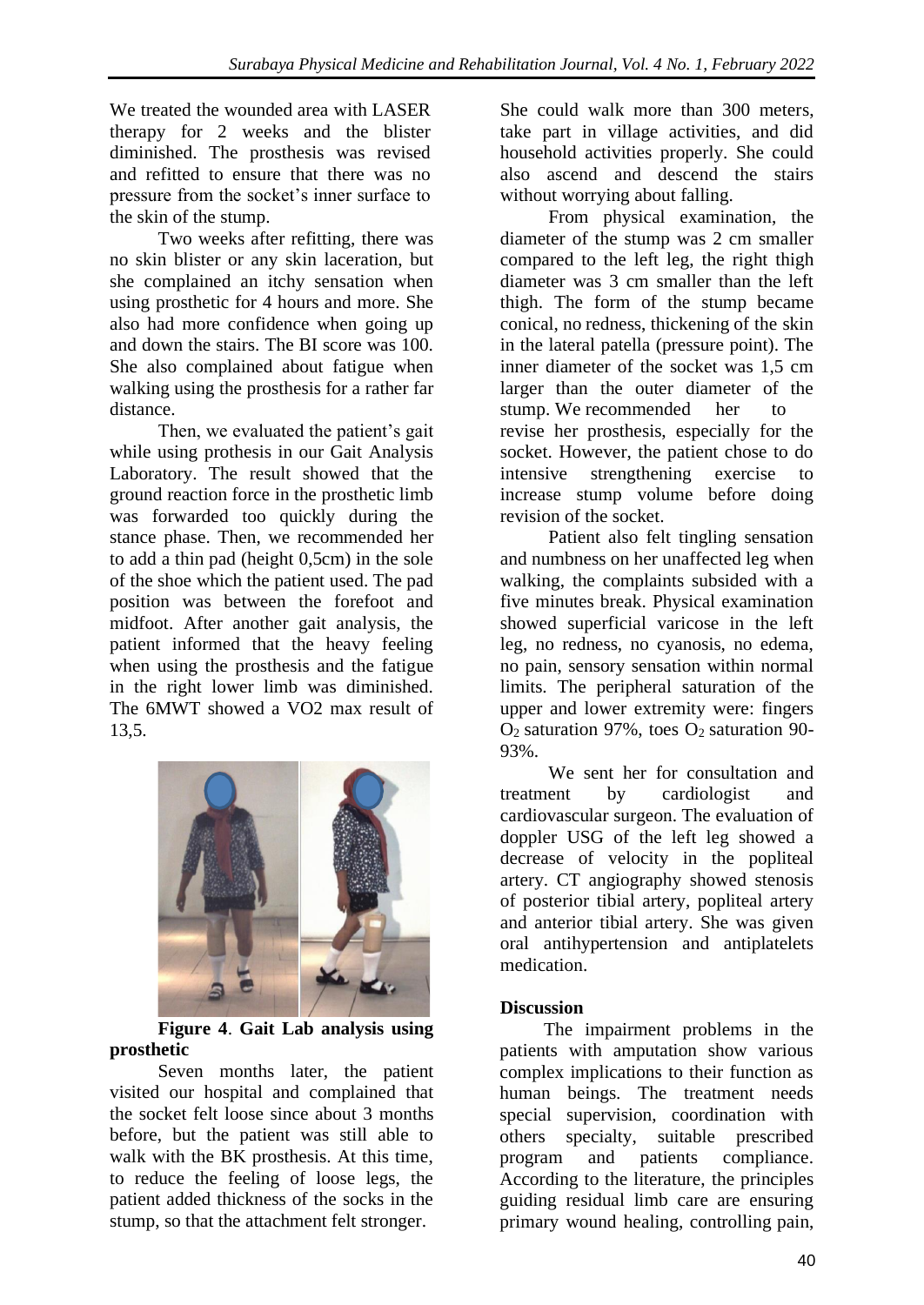minimizing edema, and preventing contractures.<sup>2</sup>

The patient came to rehabilitation with unprepared residual limb which unfit for prosthesis. That is because of the open wound for more than 2 weeks after the amputation surgery. Physical Medicine and Rehabilitation Department has various modalities to promote tissue healing. In this case, the open wound could be treated using LASER therapy. Low-laser therapy has been known to be beneficial to promote wound healing through several mechanisms such as immunologic response by increasing phagocytic activity of leucocyte and T or B lymphocyte activity, fibroblast activity to enhance wound contraction, collagen synthesis, and increasing tensile strength. LASER can decrease prostaglandin PGE2 which results in decrease of edema. It can also influence the response of neuro-hormonal mechanism through increasing the amount of serotonin and endorphin, decreasing bradikinin, so that the pain will reduce.<sup>6,7</sup>

We also managed the residual limb with soft dressing. We used elastic bandage wrap because it has the advantage of being readily available, quick application, and allowing frequent wound inspection. However, it does not provide protection from external trauma and only has a limited ability to control edema. If they are poorly applied, elastic wraps can lead to tourniquet effect. Elastic bandages require considerable cooperation, skill, and attention on the part of the patient, family, and medical staff because the wraps need to be reapplied frequently and carefully to be successful. We educated the patient to wrap her residual limb properly by herself. Despite a number of limitations, soft dressings remain the most commonly used wound care approach following amputation.<sup>2,8</sup>

This patient's wound healing was achieved in 6-8 weeks. It suited the preprosthetic management guideline for lower extremity amputation timeline which stated 6- 10 weeks duration. In addition, as the patient was amputated because of dysvascular problems, she gained benefit of not being in prolonged immobilization

that could lead to another complication of peripheral vascular disease.2,9

The patients had therapeutic exercise for six months, such as range of motion exercise and positioning to prevent development of knee flexion contracture, which often happens in the transtibial amputation. Contractures are preventable through a postoperative therapy program that emphasizes range of motion exercises and early mobilization.<sup>2,10,11</sup>

The strengthening exercise prescribed to this patient was for knee extensor, hip extensor, hip abductor and adductor muscles (right/left). Strengthening of muscle groups that biomechanically substitute for the lost function of the limb is needed. In the individual with a lower extremity amputation, the hip extensors (gluteus maximus and hamstrings), gluteus medius, hip flexors, and the contralateral ankle plantar flexors all contribute to restore ambulation ability.<sup>2, 12</sup>

Seven months after gait analysis, the patient had muscles atrophy in the residual limb. She reported it as loose feeling in the socket since 3 months earlier. Even though she reported good amount of daily activities, she did not come to Physical Medicine and Rehabilitation clinic for the exercise programs. We concluded that the patient did not have enough strengthening exercise which causing atrophy in the residual limb. Comfortable feeling when walking and psychological confidence gained after successful gait analysis made her forgot to routinely visit the gym. $^{13}$ 

Fatigue was another complaint that could be related to high energy consumption while she was walking using BK prosthesis. As a side note, vascular BK amputation will increase metabolic cost until 40% rather than traumatic BK for about 15%. The Physical Medicine and Rehabilitation program prescriptions to compensate this situation were endurance exercise using arm crank and breathing exercise to improve cardiovascular status. The decision to use endo-skeletal shank also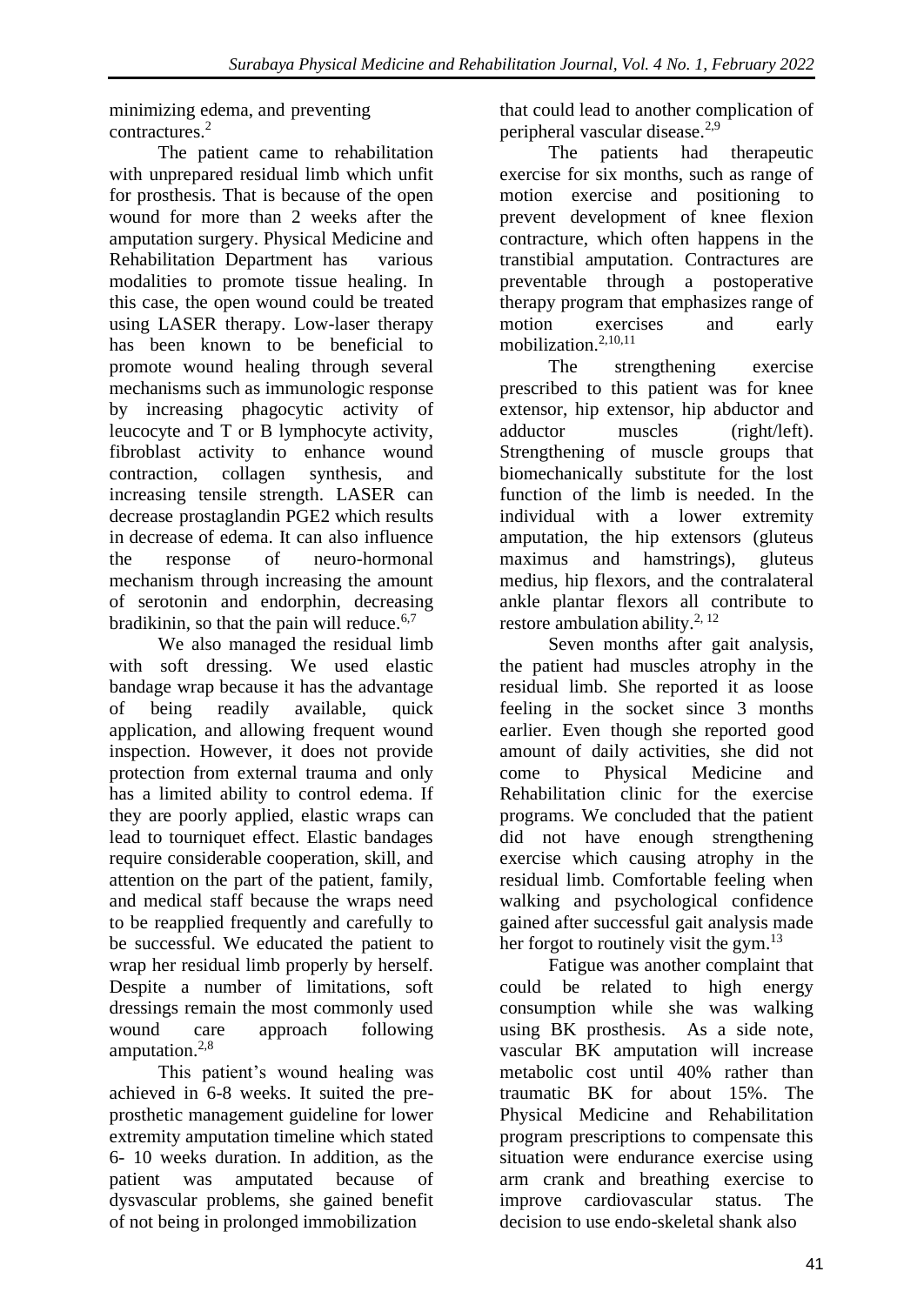contributed to the weight reduction of the prosthesis.14, 15

There was no report about component damage after one year of BK prosthesis usage. However, it was noted that the prosthesis had 3 revisions on the socket due to skin problems and evolution of the stump shape from cylindrical into conical shape.

After fitting of prosthesis and gaittraining using prosthesis, it is important to evaluate gait in the Gait Laboratory. By using video recording and computer precision, we could gather information such as ground reaction force, step and stride length, joint motion, posture and comparison of both sides. Thus, the data helped us to solve the patient's complaint in walking by using the prosthetic leg.<sup>16</sup>

It was also important to listen to the patient's complaint about contralateral leg, especially in the case of dysvascular amputation. Feeling about numbness and aching in the sound foot after long walking led us to careful examination and found out signs of varicose, decreased O2 saturation in the foot and 0,92 ABI. Those were signs of peripheral arterial disease. After intervention from cardiologist and vascular surgeon, the complaints diminished, peripheral O2 saturation become 95-99%.<sup>2</sup>

The presentation of arterial occlusive disease varies with the time course of progression; the presence and extent of collateral vessels; comorbidities; and activity of the patient. Patients with peripheral arterial occlusive disease commonly presented with symptoms of intermittent claudication or critical leg ischemia. If the patient is active, intermittent claudication is the typical presenting complaint. If the patient is inactive, rest pain, ulceration, dependent rubor, or gangrene may be the presenting finding. In general, symptoms will occur distal to the level of stenosis. Intermittent claudication indicates an inadequate supply of arterial blood to contracting muscles. It occurs primarily in chronic arterial occlusive disease or severe arteriospastic disease. Intermittent claudication is brought on by continuous exercise and relieved promptly by rest without

change of the affected limb position. Patients describe claudication as leg numbness,

weakness, buckling, aching, cramping, or pain. It may change in character as the causative lesions progress. Claudication occurs at a predictable distance or time. When the workload is increased such as in a rapid pace, walking up hills, or walking over rough terrain; the time to claudication decreases. Claudication may worsen over a period of inactivity (e.g., when the patient is hospitalized) but usually returns to baseline with reconditioning. When claudication abruptly increases, ones must be considered is thrombosis *in situ* or an embolic event. Claudication at the arch of the foot suggests occlusion at or above the ankle; claudication at the calf suggests occlusion at or above this region. $2$ 

Progression of lower extremity arterial occlusive disease may be slow. In patients presenting with intermittent claudication, symptomatic worsening occurs in 15% to 30% over 5 to 10 years following the initial diagnosis. Tissue necrosis or progression to rest pain requiring vascular surgery occurs in 2.7% to 5% of limbs with claudication annually. Amputation is required in 1% per year.<sup>2</sup>

# **Conclusion**

Rehabilitation programs to the patient with dysvascular amputation at transtibial level showed complexity prompting the need for close attention. The routine Physical Medicine and Rehabilitation should be involved in preoperative amputation management and after the surgery amputation. The Physical Medicine and Rehabilitation competency ensures modalities, therapeutic exercise and prosthetic management to help people with transtibial amputation achieve better activity in daily life. Patient's compliance and psychological support were also important for successful rehabilitation programs.

Careful examination and collaboration with other specialties could